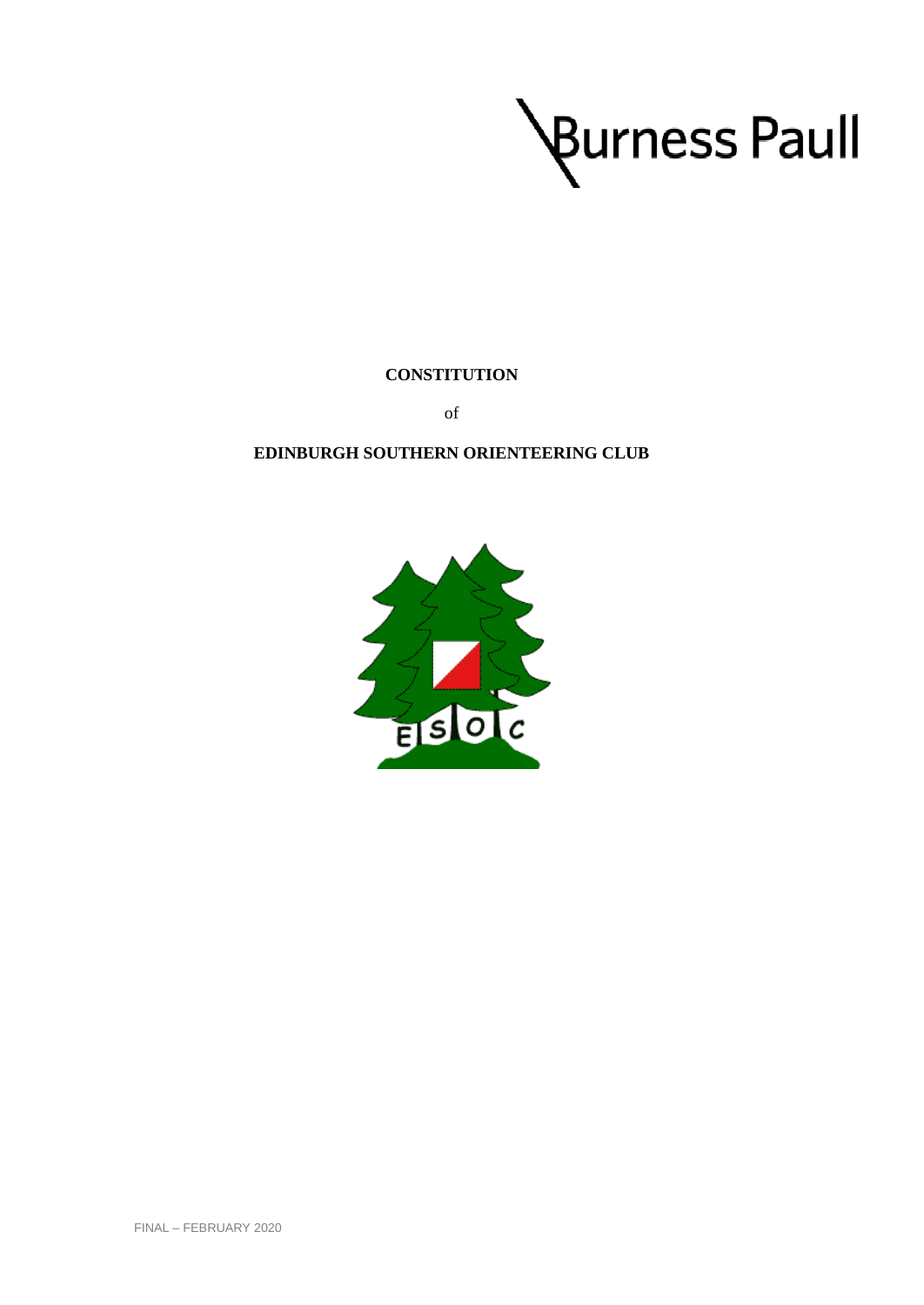

# **CONSTITUTION**

**of**

# **EDINBURGH SOUTHERN ORIENTEERING CLUB**

| <b>CONTENTS</b>                                                    |                                                                                                                                                                             |                   |
|--------------------------------------------------------------------|-----------------------------------------------------------------------------------------------------------------------------------------------------------------------------|-------------------|
| <b>GENERAL</b>                                                     | type of organisation, Scottish principal office,<br>name, purposes, powers, liability, general<br>structure                                                                 | clauses 1 - 11    |
| <b>MEMBERS</b>                                                     | categories of membership, application,<br>subscription, register of members, withdrawal,<br>transfer, expulsion, termination                                                | clauses 12 - 41   |
| <b>DECISION-MAKING BY</b><br><b>THE MEMBERS</b>                    | members' meetings, power to request members'<br>meeting, notice, procedure at members'<br>meetings, voting at members' meetings, written<br>resolutions, minutes            | clauses 42 - 65   |
| <b>BOARD (CHARITY</b><br><b>TRUSTEES)</b>                          | composition of the board, eligibility, election/<br>retiral/re-election, termination of office, register<br>of charity trustees, powers, general duties, code<br>of conduct | clauses 66 - 92   |
| <b>DECISION-MAKING BY</b><br><b>THE CHARITY</b><br><b>TRUSTEES</b> | notice, procedure at board meetings, minutes                                                                                                                                | clauses 93 - 107  |
| <b>ADMINISTRATION</b>                                              | sub-committees, operation of accounts,<br>accounting records and annual accounts                                                                                            | clauses 108 - 117 |
| <b>MISCELLANEOUS</b>                                               | winding up, alterations to the constitution,<br>interpretation                                                                                                              | clauses 118 - 123 |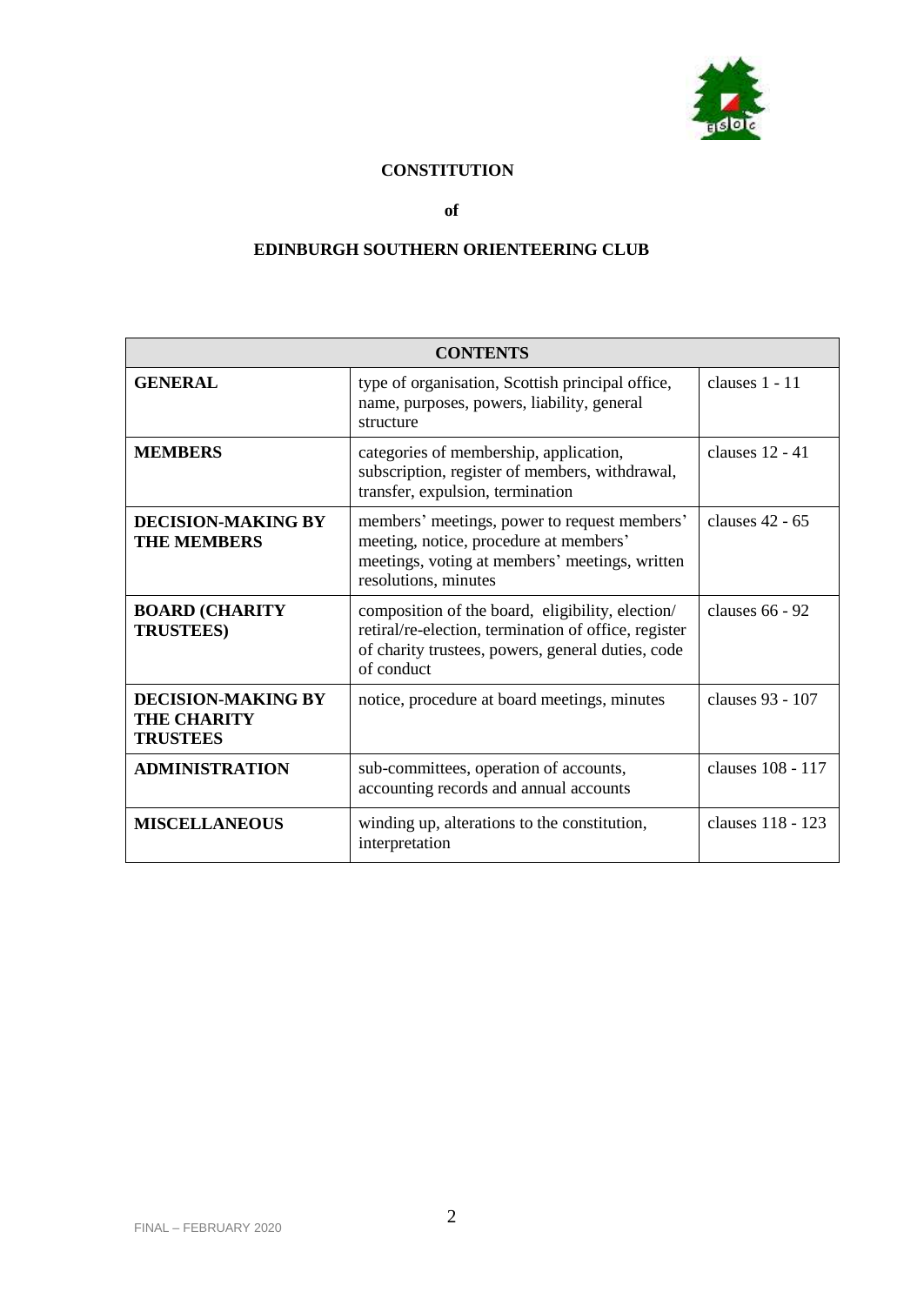

# **GENERAL**

# **Type of organisation**

1 The organisation will, upon registration, be a Scottish Charitable Incorporated Organisation (SCIO).

# **Scottish principal office**

2 The principal office of the SCIO will be in Scotland (and must remain in Scotland).

# **Name**

3 The name of the SCIO is "Edinburgh Southern Orienteering Club".

# **Purposes**

- 4 The SCIO's purpose is to foster, encourage, promote and develop public participation in the sport of orienteering (in all its forms and at all levels of ability), particularly among residents of Edinburgh and the surrounding area, including encouraging the growth of public participation in recreational orienteering and developing the provision of orienteering facilities and activities in these communities, and specifically:
	- 4.1 to promote the sport of orienteering for the long term sustainability of the club;
	- 4.2 to be a responsible, active, friendly and competitive club;
	- 4.3 to provide regular orienteering opportunities at all levels; and
	- 4.4 to develop pathways to support members to reach their potential.

# **Affiliation**

5 The SCIO will be affiliated to the British Orienteering Federation and the Scottish Orienteering Association (Scottish charity number: SC043563).

# **Powers**

- 6 The SCIO has power to do anything which is calculated to further its purposes or is conducive or incidental to doing so.
- 7 No part of the income or property of the SCIO may be paid or transferred (directly or indirectly) to the members - either in the course of the SCIO's existence or on dissolution.

# **Liability of members**

8 The members of the SCIO have no liability to pay any sums to help to meet the debts (or other liabilities) of the SCIO if it is wound up; accordingly, if the SCIO is unable to meet its debts, the members will not be held responsible.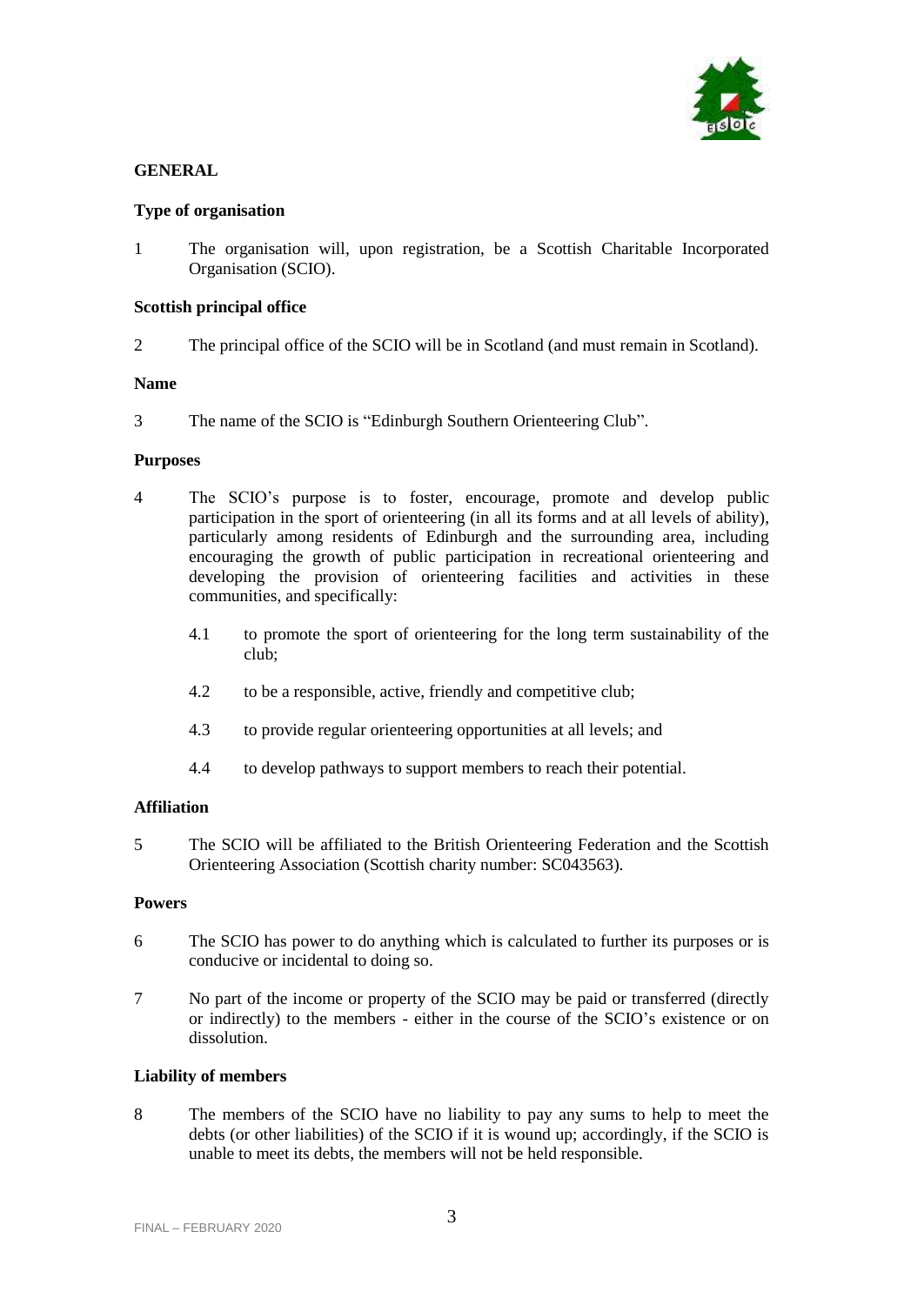

9 The members and charity trustees have certain legal duties under the Charities and Trustee Investment (Scotland) Act 2005; and clause 8 does not exclude (or limit) any personal liabilities they might incur if they are in breach of those duties or in breach of other legal obligations or duties that apply to them personally.

# **General structure**

- 10 The structure of the SCIO consists of:
	- 10.1 the MEMBERS who have the right to attend members' meetings (including any annual general meeting) and have important powers under the constitution; in particular, the members with voting rights appoint people to serve on the board and take decisions on changes to the constitution itself;
	- 10.2 the BOARD, also known as the COMMITTEE who hold regular meetings, and generally control the activities of the SCIO; for example, the board is responsible for monitoring and controlling the financial position of the SCIO.
- 11 The people serving on the board are referred to in this constitution as CHARITY TRUSTEES.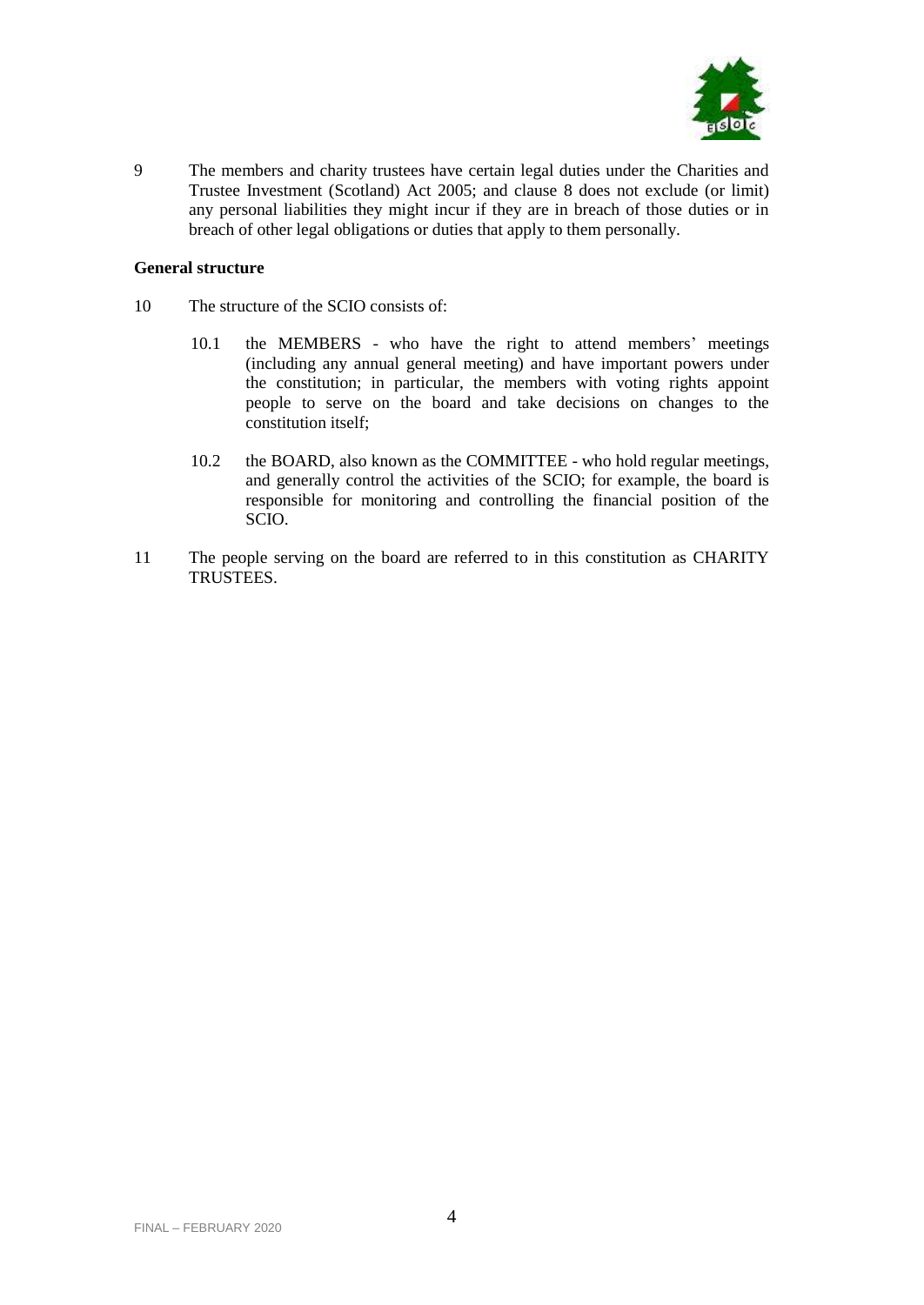

# **MEMBERS**

# **Categories of membership**

- <span id="page-4-0"></span>12 The following membership categories shall apply:
	- 12.1 Senior Members: Senior membership shall be available to persons who are aged 21 or older on 31 December of the membership year (as defined in clause 24);
	- 12.2 Junior Members: Junior membership shall be available to persons who are aged 20 or younger on 31 December of the membership year;
	- 12.3 Family Members: Family membership shall be available to families (and on the basis that the board shall determine from time to time what should be taken to be a "family" for this purpose);
	- 12.4 Group Members: Group membership shall be available to organisations such as schools, guide and scout groups;
	- 12.5 Honorary Members: Honorary membership shall be open to individuals, who, having given outstanding service or shown outstanding achievement in the sport of orienteering, have had honorary membership conferred on them by a resolution passed by majority vote (following a recommendation by the board) at a members' meeting;
	- 12.6 Social Members: Social membership shall be open to individuals who do not wish to take part in activities of the SCIO, except social events; and
	- 12.7 Second Club Members: Second club membership shall be open to individuals (and families) who are a first member of another club and wish to be a club only member of the SCIO.
- 13 As regards Group membership, this shall involve admission to membership of an individual nominated for membership by an organisation; the organisation itself (assuming it is not a corporate body) cannot be admitted as a member of the SCIO, as it is not a legal entity.
- 14 No more than one individual nominated for membership by a given organisation can be a member of the SCIO at any one time.
- 15 Employees of the SCIO are not eligible for membership, unless the board resolves otherwise, for example in relation to a development officer.

# **Application for membership**

- 16 Any person who wishes to become a Senior Member, a Junior Member, a Social Member or a Second Club Member must sign a written application for membership and submit it to the SCIO.
- 17 Any person nominated by an organisation under clause 13 who wishes to become a Group Member must submit to the SCIO an application for membership signed by him/her (or electronically authenticated by or on their behalf).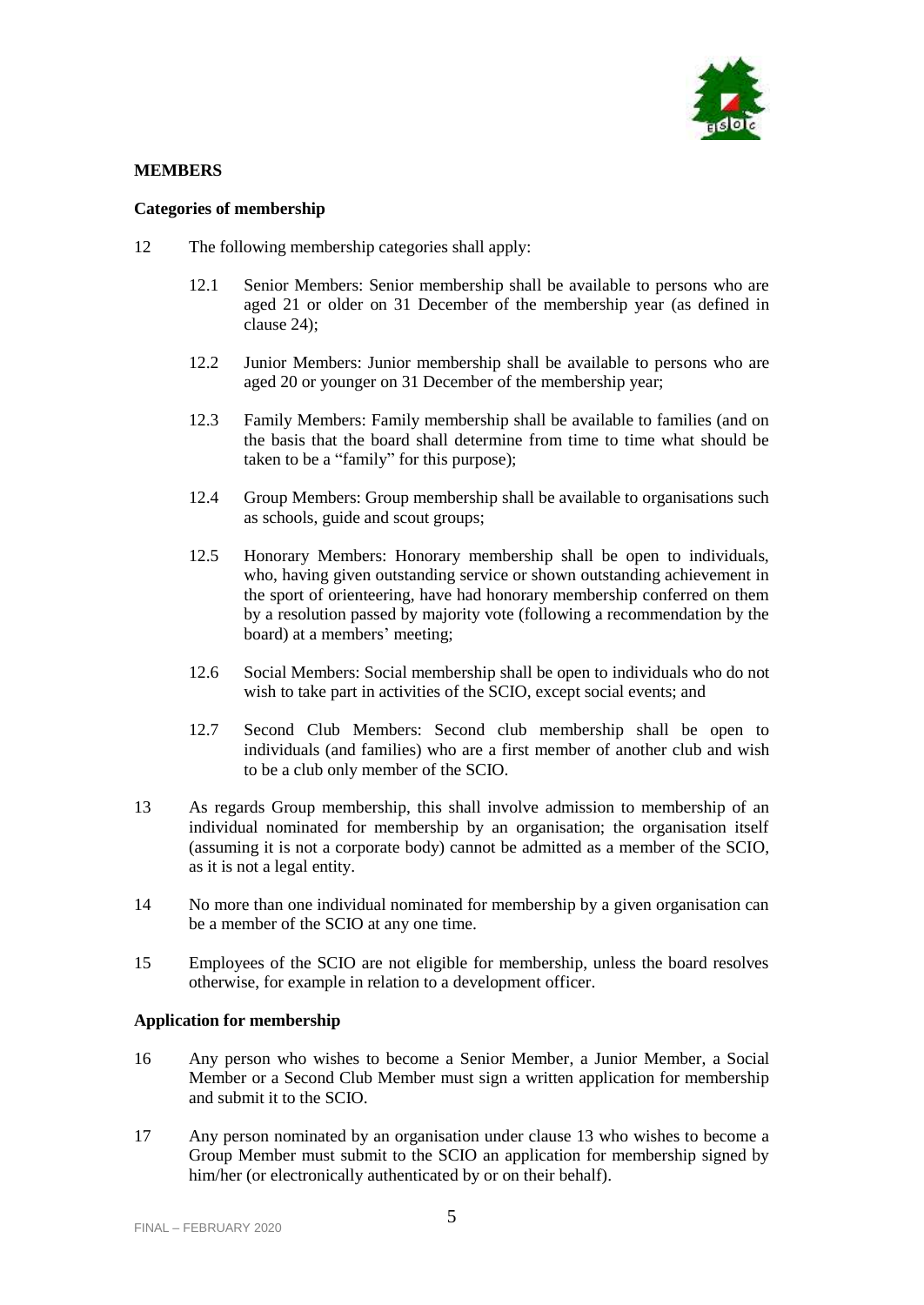

- 18 Any person who wishes to take out Family membership for him/her and his/her family must submit to the SCIO a written application for membership signed by him/her, and also signed by all members of his/her family who are to be included in Family membership, unless they are under 16 years of age at the time of the application for membership.
- 19 An application for membership must be accompanied by a remittance to meet the annual membership subscription applicable to the category of membership for which the applicant is applying.
- 20 All applications for membership (with the remittance required under clause 19) received by the SCIO will be considered by the membership secretary, or alternatively (where deemed appropriate by the membership secretary) by the board at its next board meeting.
- 21 The board may, at its discretion, refuse to admit any person to membership.
- 22 The board must notify each applicant promptly (in writing or by e-mail) of its decision on whether or not to admit him/her to membership; if the decision was to refuse admission, the board shall return to the applicant the remittance lodged by him/her under clause 19.

# **Membership subscription**

- 23 All members (other than Honorary Members) shall require to pay an annual membership subscription.
- 24 The annual membership subscriptions shall be payable on or before 1 January in each year; and the "membership year", for the purposes of this constitution, will be taken to run from 1 January to 31 December in a given calendar year.
- 25 The amount of the annual membership subscription applicable to each category of membership shall be as follows:
	- 25.1 during the period until the first annual general meeting (**"AGM"**) of the SCIO, the amount of the annual membership subscription applicable to each category of membership shall correspond with the amount payable in respect of that category of membership under the constitution of the unincorporated association whose assets and undertaking were transferred to the SCIO;
	- 25.2 from and after the first AGM of the SCIO, the amount of the annual membership subscription applicable to each category of membership during a given membership year shall (subject to clause 26) be determined by a resolution passed by majority vote at the AGM which immediately precedes the start of that membership year.
- 26 With reference to paragraph 25.2, if no resolution setting the amount of the membership subscription applicable to each category of membership is proposed at any AGM, the amount of the membership subscription applicable to that category of membership which applies immediately prior to that AGM shall continue to apply, unless and until a resolution of this nature is passed at a subsequent AGM.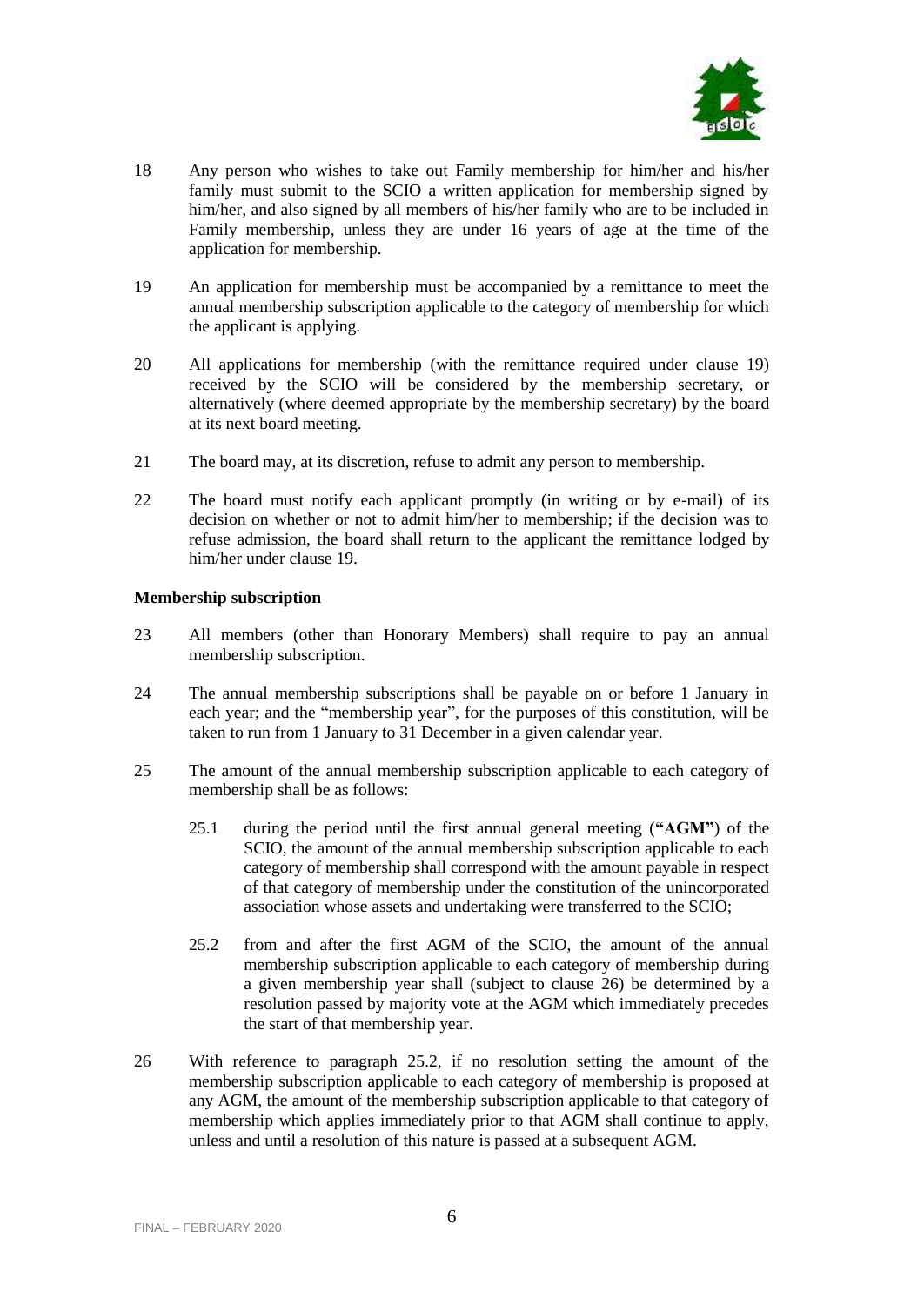

- 27 If the membership subscription payable by any member remains outstanding as at 31 March in the relevant membership year, he/she will automatically cease to be a member; and:
	- 27.1 in the case of Family membership, all other members of the family will automatically cease to be members (and will automatically cease to have any rights regarding participation in the SCIO's activities) at the same time;
	- 27.2 in the case of Group membership, the organisation which nominated him/her for membership (and the individual members of that organisation) will automatically cease to have any rights regarding participation in the SCIO's activities at the same time.
- 28 A person who ceases (for whatever reason) to be a member shall not be entitled to any refund of the membership subscription.

### **Register of members**

- 29 The board must keep a register of members, setting out
	- 29.1 for each current member:
		- 29.1.1 his/her full name and address;
		- 29.1.2 the date on which he/she was registered as a member of the SCIO;
		- 29.1.3 the category of membership into which he/she falls;
		- 29.1.4 in the case of a Family Member, the name of each of the other members of his/her family who fall within the Family membership;
		- 29.1.5 in the case of a Group Member, the name and address of the organisation which nominated him/her for membership;
	- 29.2 for each former member for at least six years from the date on which he/she ceased to be a member:
		- 29.2.1 his/her name; and
		- 29.2.2 the date on which he/she ceased to be a member.
- 30 The board must ensure that the register of members is updated within 28 days of any change:
	- 30.1 which arises from a resolution of the board or a resolution passed by the members of the SCIO; or
	- 30.2 which is notified to the SCIO.
- 31 If a member or charity trustee of the SCIO requests a copy of the register of members, the board must ensure that a copy of the current information (but not any historic information) is supplied to him/her within 28 days, providing the request is reasonable in the opinion of the board; if the request is made by a member (rather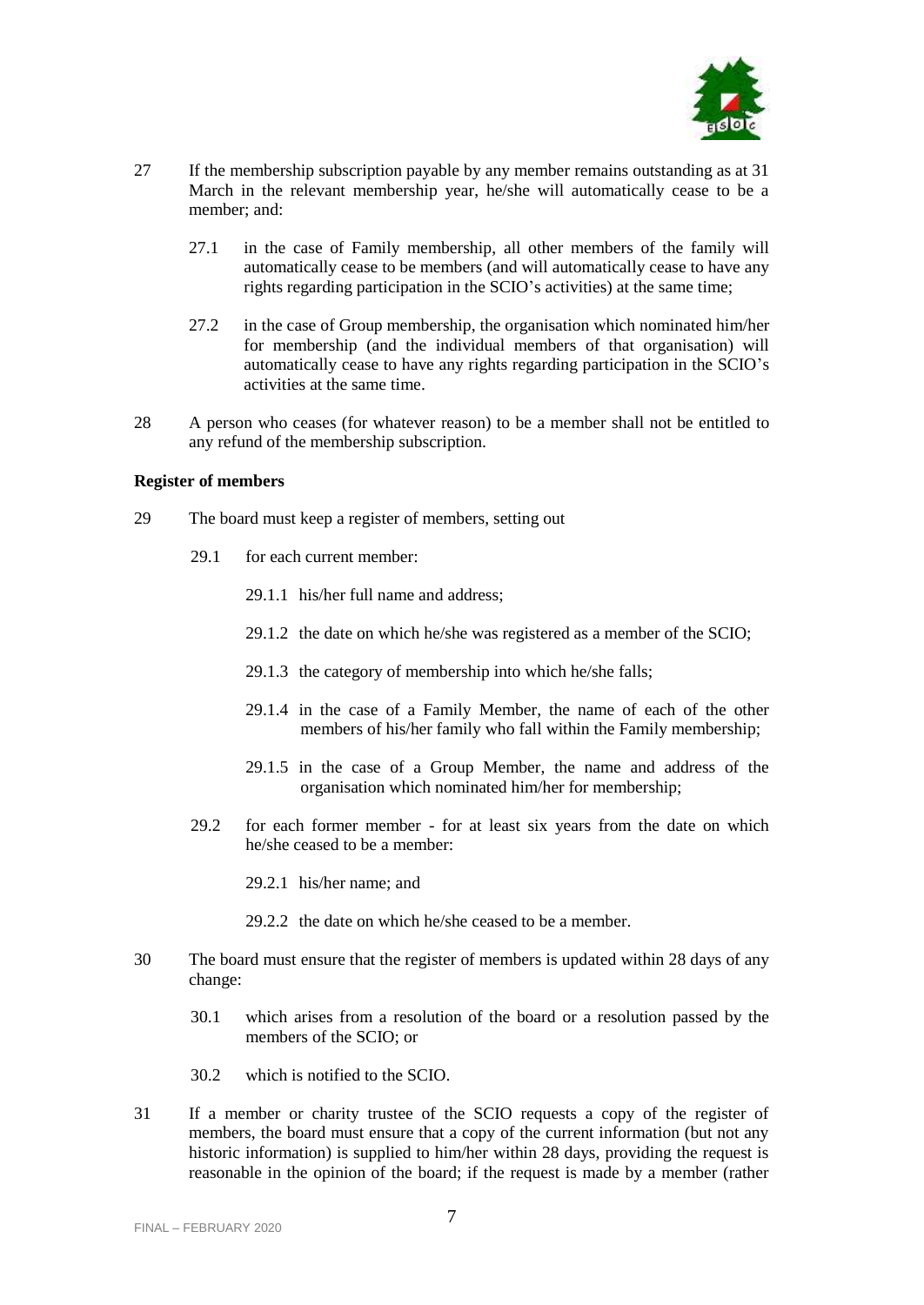

than by a charity trustee), the board shall provide a copy which has the names only and does not include contact details. Separately, in accordance with any agreed policy of the SCIO from time to time, members' contact details may be made available on request by a member (current but not any historic information), in accordance with relevant data protection requirements, where any charity trustee is satisfied that there is a legitimate requirement for such information in connection with the activities of the SCIO, unless a member has notified the SCIO in advance that their details are not to be made available in this manner.

# **Withdrawal from membership**

- 32 Any person who wants to withdraw from membership must give a written notice of withdrawal to the SCIO, signed by him/her; he/she will cease to be a member as from the time when the notice is received by the SCIO.
- 33 An organisation which nominated an individual for membership under clause 13 may withdraw his/her nomination for membership by notice to the SCIO to that effect, signed by an appropriate office-bearer of that organisation; he/she will automatically cease to be a member as from the time when the notice is received by the SCIO.
- 34 If an organisation wishes to change its representative within the membership of the SCIO, it must give a written notice to the SCIO to the effect (naming the person who is being nominated for membership in place of the existing member), signed by an appropriate office-bearer of that organisation and by the person who is being nominated for membership; as from the time when the notice is received by the SCIO, the person nominated for membership in the notice shall automatically become a member, and the existing member shall automatically cease to be a member.
- <span id="page-7-0"></span>35 For the avoidance of doubt, where a person admitted to membership on the basis of nomination by a given organisation has already paid the membership subscription applicable to the relevant membership year, any replacement representative of that organisation admitted as a member under clause 34 shall not require to pay any further membership subscription in relation to that membership year.

#### **Transfer of membership**

36 Membership of the SCIO may not be transferred by a member.

# **Expulsion from membership**

- 37 Any person may be expelled from membership by way of a resolution passed by not less than two thirds of those present and voting at a members' meeting, providing the following procedures have been observed:
	- 37.1 at least 21 days' notice of the intention to propose the resolution must be given to the member concerned, specifying the grounds for the proposed expulsion;
	- 37.2 the member concerned will be entitled to be heard on the resolution at the members' meeting at which the resolution is proposed.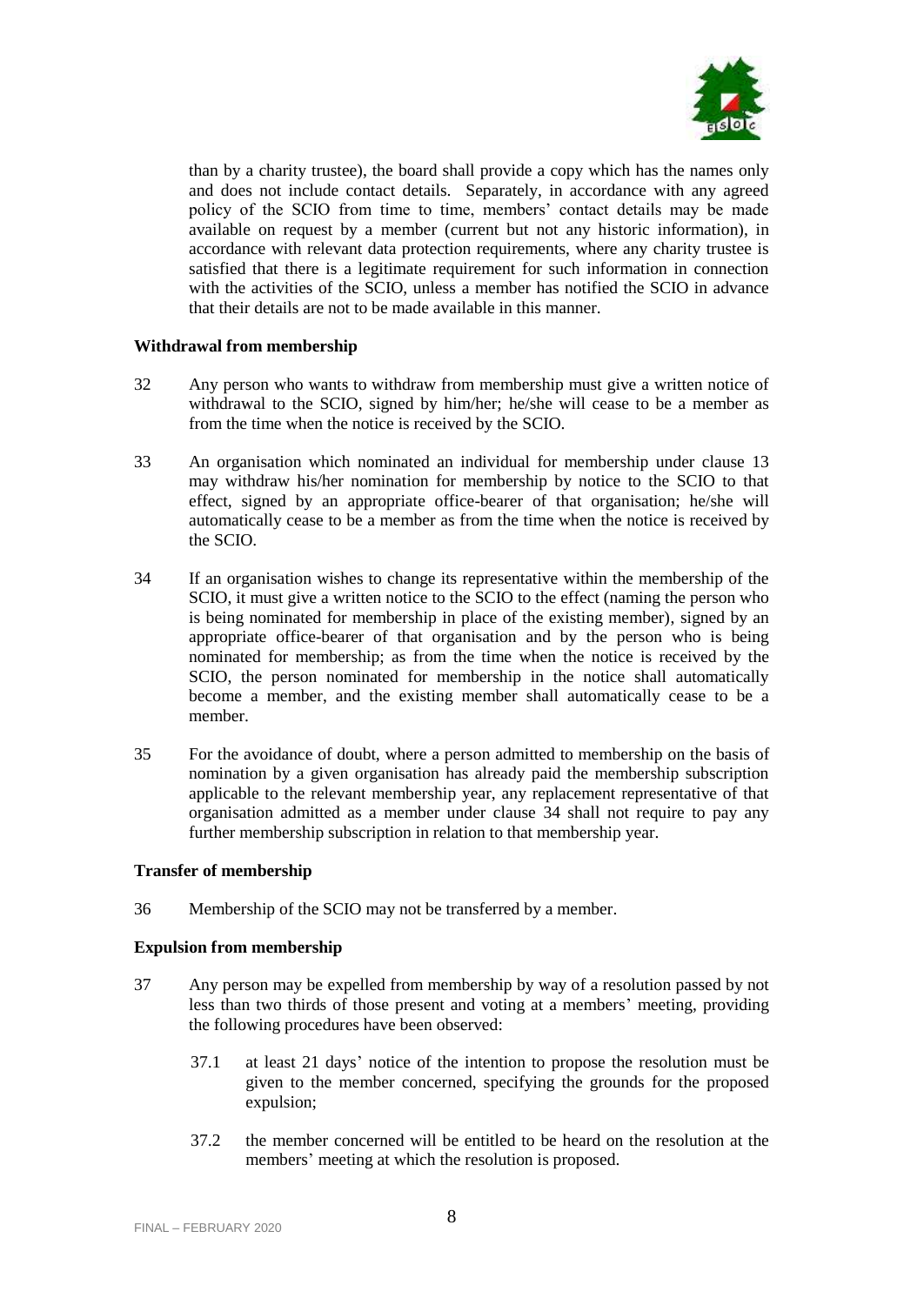

- 38 Where a person expelled from membership is a Family Member, all other members of the family will automatically cease to be members (and will automatically cease to have any rights regarding participation in the SCIO's activities) at the same time.
- 39 Where a person expelled from membership is a Group Member, the organisation which nominated him/her for membership (and the individual members of that organisation) will (subject to clause 40) automatically cease to have any rights regarding participation in the SCIO's activities at the same time.
- 40 If, in a case where the person who is the subject of a proposed resolution for expulsion is a Group Member, the reasons for expulsion relate to his/her own conduct, rather than the conduct of the organisation which nominated him/her for membership (or the conduct of the individual members of that organisation), the organisation may, by notice to the SCIO to that effect, signed on the organisation's behalf by an appropriate office-bearer and by the person who is being nominated for membership, nominate some other individual for membership in his/her place; if the resolution for expulsion is passed by the required majority, that other person will automatically be admitted to membership in his/her place (and on the basis that clause [35](#page-7-0) will be taken to apply) and clause 39 will not apply.

# **Termination**

41 Membership of the SCIO will terminate on death.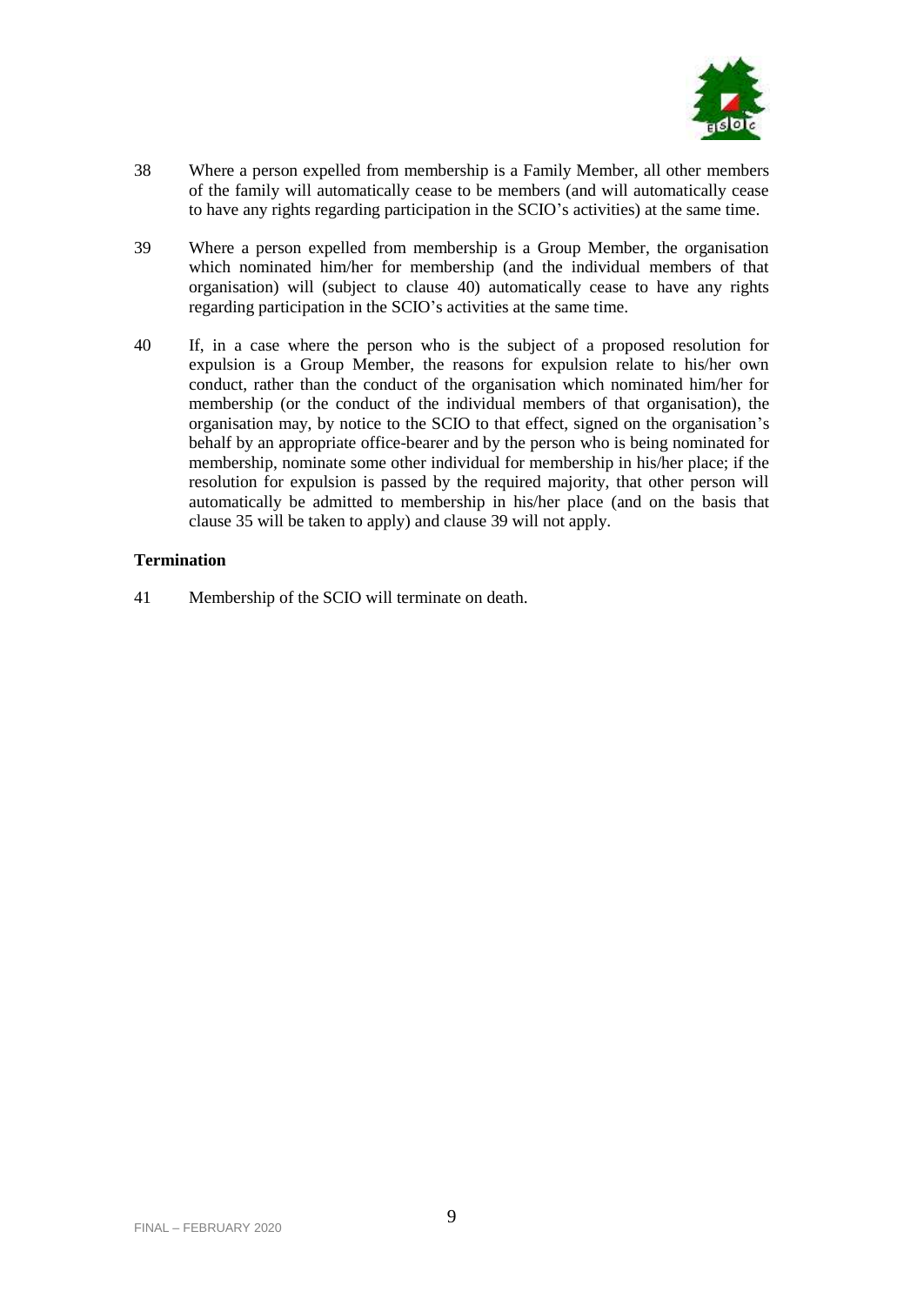

### **DECISION-MAKING BY THE MEMBERS**

#### **Members' meetings**

- 42 The board must arrange a meeting of members (an annual general meeting or **"AGM"**) in each calendar year, within four months following the end of the SCIO's accounting year. The accounting year shall end on 31 August in each year.
- 43 The business of each AGM must include:
	- 43.1 approval of the minutes of the previous AGM;
	- 43.2 receiving reports from the President and the Honorary Secretary;
	- 43.3 receiving a report from the Honorary Treasurer;
	- 43.4 consideration of the annual accounts of the SCIO;
	- 43.5 electing/re-electing the charity trustees.
- 44 The board may arrange a special members' meeting at any time.

#### **Power to request the board to arrange a special members' meeting**

- 45 The board must arrange a special members' meeting if they are requested to do so by a notice (which may take the form of two or more documents in the same terms, each signed by one or more members) by at least 10 members eligible to vote, providing:
	- 45.1 the notice states the purposes for which the meeting is to be held; and
	- 45.2 those purposes are not inconsistent with the terms of this constitution, the Charities and Trustee Investment (Scotland) Act 2005 or any other statutory provision.
- 46 If the board receive a notice under clause 45, the date for the meeting which they arrange in accordance with the notice must not be later than 28 days from the date on which they received the notice.

#### **Notice of members' meetings**

- 47 At least 14 clear days' notice must be given of any AGM or any special members' meeting.
- 48 The notice calling a members' meeting must specify in general terms what business is to be dealt with at the meeting; and
	- 48.1 in the case of a resolution to alter the constitution, must set out the exact terms of the proposed alteration(s); or
	- 48.2 in the case of any other resolution falling within clause 59 (requirement for two-thirds majority) must set out the exact terms of the resolution.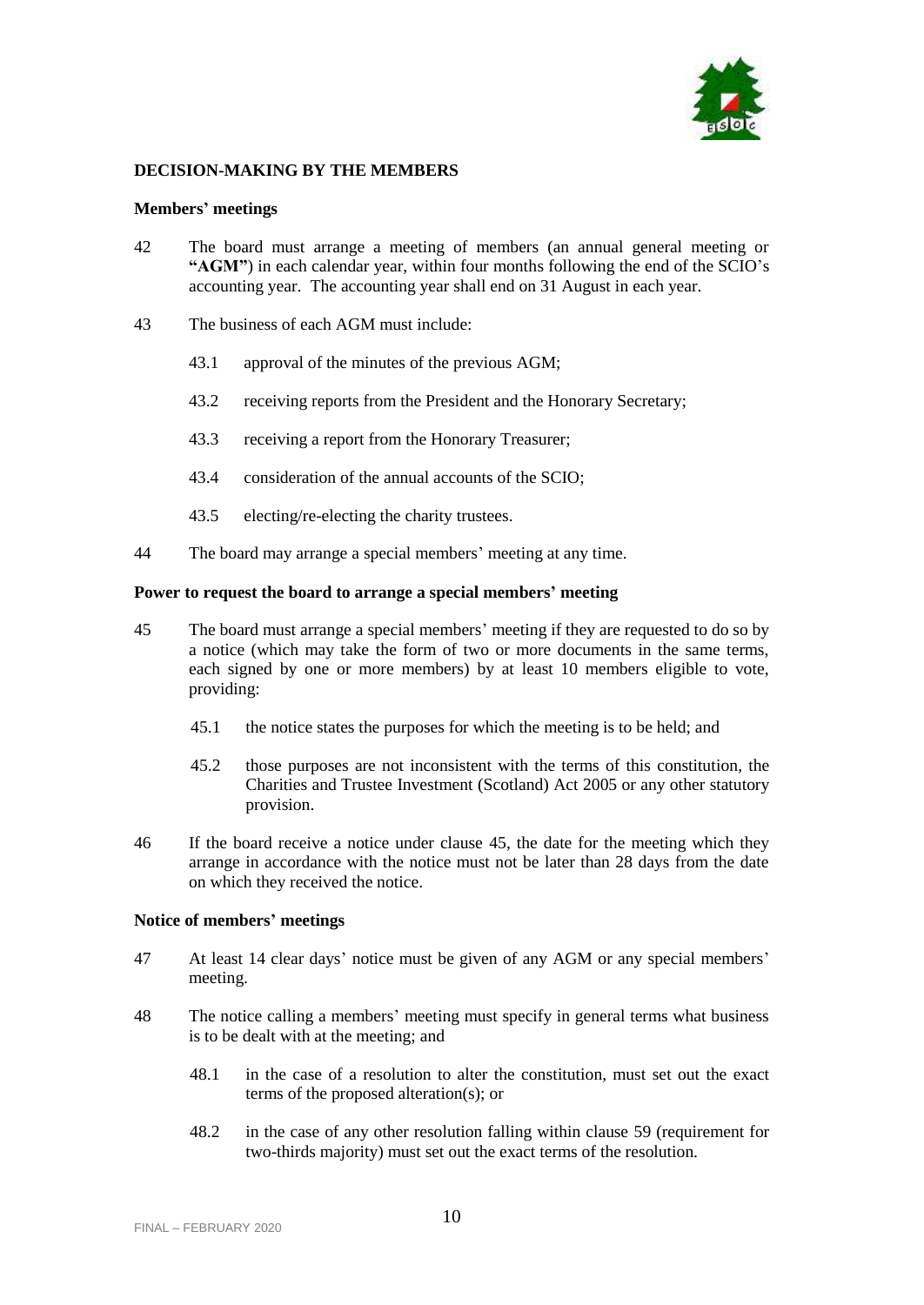

- 49 The reference to "clear days" in clause 47 shall be taken to mean that, in calculating the period of notice,
	- 49.1 the day after the notices are posted (or sent by e-mail) should be excluded; and
	- 49.2 the day of the meeting itself should also be excluded.
- 50 Notice of every members' meeting must be given to all the members of the SCIO, and to all the charity trustees; but the accidental omission to give notice to one or more members will not invalidate the proceedings at the meeting.
- 51 Any notice which requires to be given to a member under this constitution must be:
	- 51.1 sent by post to the member, at the address last notified by him/her to the SCIO; or
	- 51.2 sent by e-mail to the member, at the e-mail address last notified by him/her to the SCIO.

# **Procedure at members' meetings**

- 52 No valid decisions can be taken at any members' meeting unless a quorum is present.
- 53 The quorum for a members' meeting is 10 members who are entitled to vote at members' meetings, present in person.
- 54 If a quorum is not present within 30 minutes after the time at which a members' meeting was due to start - or if a quorum ceases to be present during a members' meeting - the meeting cannot proceed; and fresh notices of meeting will require to be sent out, to deal with the business (or remaining business) which was intended to be conducted.
- 55 The President should act as chairperson of each members' meeting.
- 56 If the President is not present within 15 minutes after the time at which the meeting was due to start (or is not willing to act as chairperson), the charity trustees present at the meeting must elect (from among themselves) the person who will act as chairperson of that meeting.

# **Voting at members' meetings**

- 57 The following rules shall apply regarding voting rights:
	- 57.1 a Senior Member shall have one vote;
	- 57.2 each person aged 16 or over who is part of a Family membership shall have one vote;
	- 57.3 a Junior Member who is aged 16 or over shall have one vote;
	- 57.4 the following shall have no voting rights: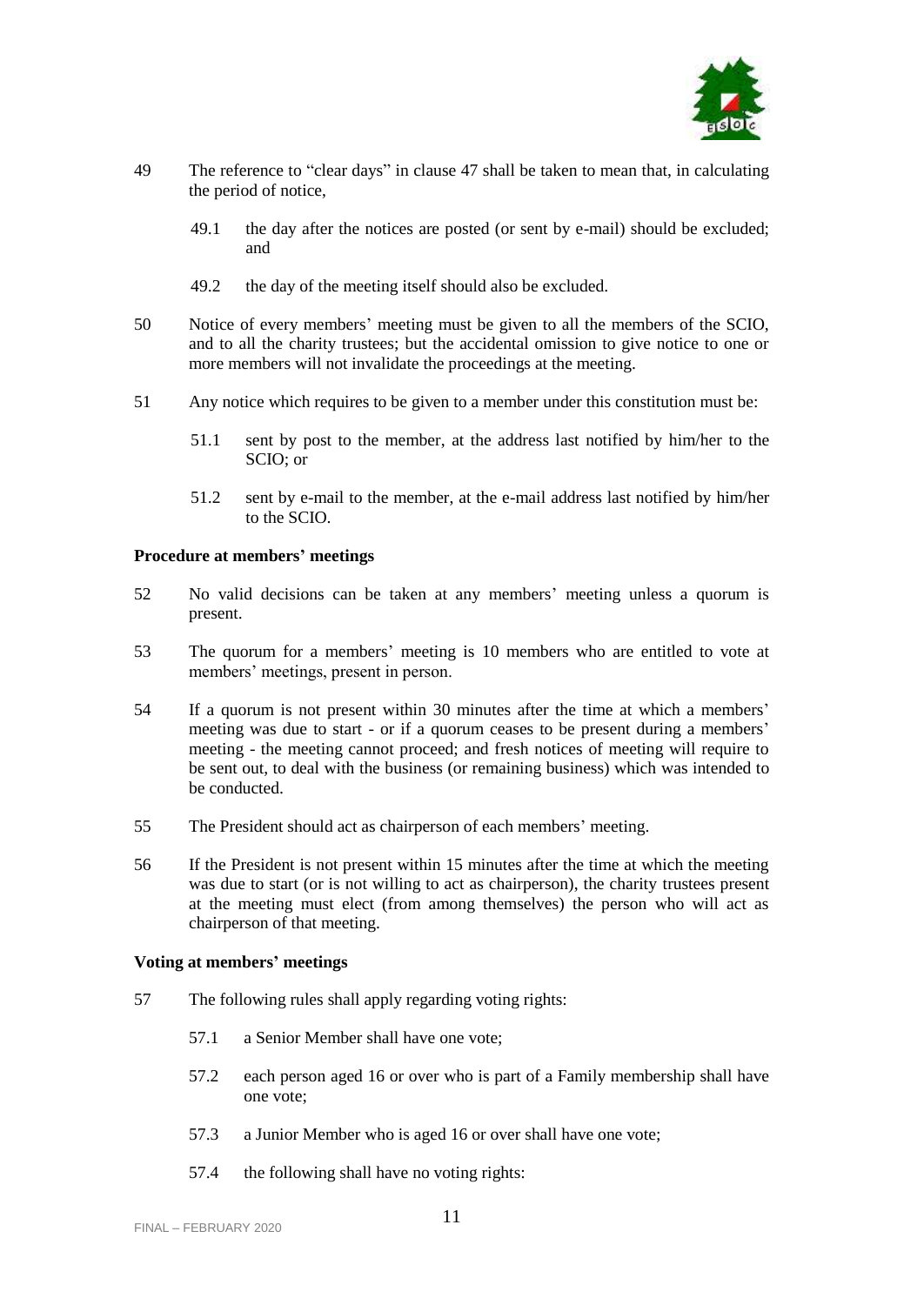

57.4.1 a Junior Member who is under the age of 16; and

57.4.2 a person under the age of 16 who is part of a Family membership.

- 58 All decisions at members' meetings will be made by majority vote with the exception of the types of resolution listed in clause 59.
- 59 The following resolutions will be valid only if passed by not less than two thirds of those voting on the resolution at a members' meeting (or if passed by way of a written resolution under clause 63):
	- 59.1 a resolution amending the constitution;
	- 59.2 a resolution expelling a person from membership under clause 37;
	- 59.3 a resolution directing the board to take any particular step (or directing the board not to take any particular step);
	- 59.4 a resolution approving the amalgamation of the SCIO with another SCIO (or approving the constitution of the new SCIO to be constituted as the successor pursuant to that amalgamation);
	- 59.5 a resolution to the effect that all of the SCIO's property, rights and liabilities should be transferred to another SCIO (or agreeing to the transfer from another SCIO of all of its property, rights and liabilities);
	- 59.6 a resolution for the winding up or dissolution of the SCIO.
- 60 If there is an equal number of votes for and against any resolution, the chairperson of the meeting will be entitled to a second (casting) vote.
- 61 A resolution put to the vote at a members' meeting will be decided on a show of hands - unless the chairperson (or at least two other members present at the meeting) ask for a secret ballot.
- 62 The chairperson will decide how any secret ballot is to be conducted, and he/she will declare the result of the ballot at the meeting.

#### **Written resolutions by members**

63 A resolution agreed to in writing (or by e-mail) by all the members who are entitled to vote at members' meetings will be as valid as if it had been passed at a members' meeting; the date of the resolution will be taken to be the date on which the last member agreed to it.

#### **Minutes**

- 64 The board must ensure that proper minutes are kept in relation to all members' meetings.
- 65 Minutes of members' meetings must include the names of those present; and (so far as possible) should be signed by the chairperson of the meeting.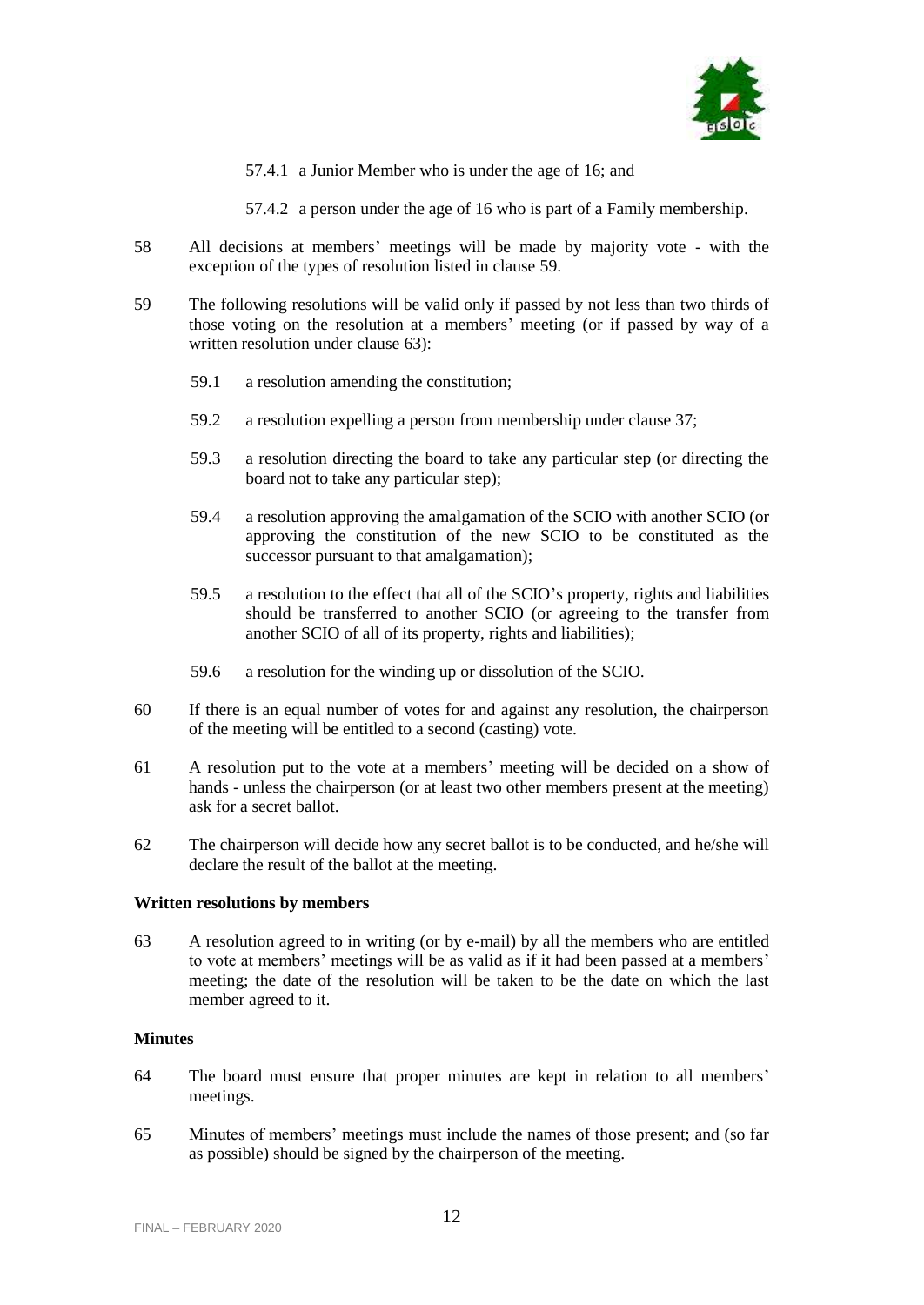

# **BOARD**

# **Composition of the board**

- 66 Subject to any vacancies which may exist from time to time, the board of the SCIO (all of whom shall together comprise the charity trustees of the SCIO) shall consist of the following:
	- 66.1 the President;
	- 66.2 the Honorary Secretary;
	- 66.3 the Honorary Treasurer;
	- 66.4 the Club Captain; and
	- 66.5 up to 3 further charity trustees.

# **Eligibility**

- 67 A person shall not be eligible for election/appointment to the board unless he/she is a member of the SCIO who is eligible under clause 57 to vote at members' meetings (a **"Voting Member"**).
- 68 A person will not be eligible for election or appointment to the board if he/she is:
	- 68.1 disqualified from being a charity trustee under the Charities and Trustee Investment (Scotland) Act 2005; or
	- 68.2 an employee of the SCIO.

# **Initial charity trustees**

- 69 The individuals who signed the charity trustee declaration forms which accompanied the application for incorporation of the SCIO shall be deemed to have been appointed by the members as charity trustees with effect from the date of incorporation of the SCIO.
- 70 During the period from the date of incorporation of the SCIO until the first AGM, the charity trustees shall determine which of them should fill each of the places on the board specified in clause 66; and, during that period, the board may appoint any Voting Member willing to act (unless he/she is debarred from membership under clause 68) to fill any of the places on the board specified in clause 66 which is vacant at that time.

# **Election, retiral, re-election**

71 At each AGM, the Voting Members may elect any Voting Member willing to act (unless he/she is debarred from membership under clause 68) to fill each of the places on the board specified in clause 66.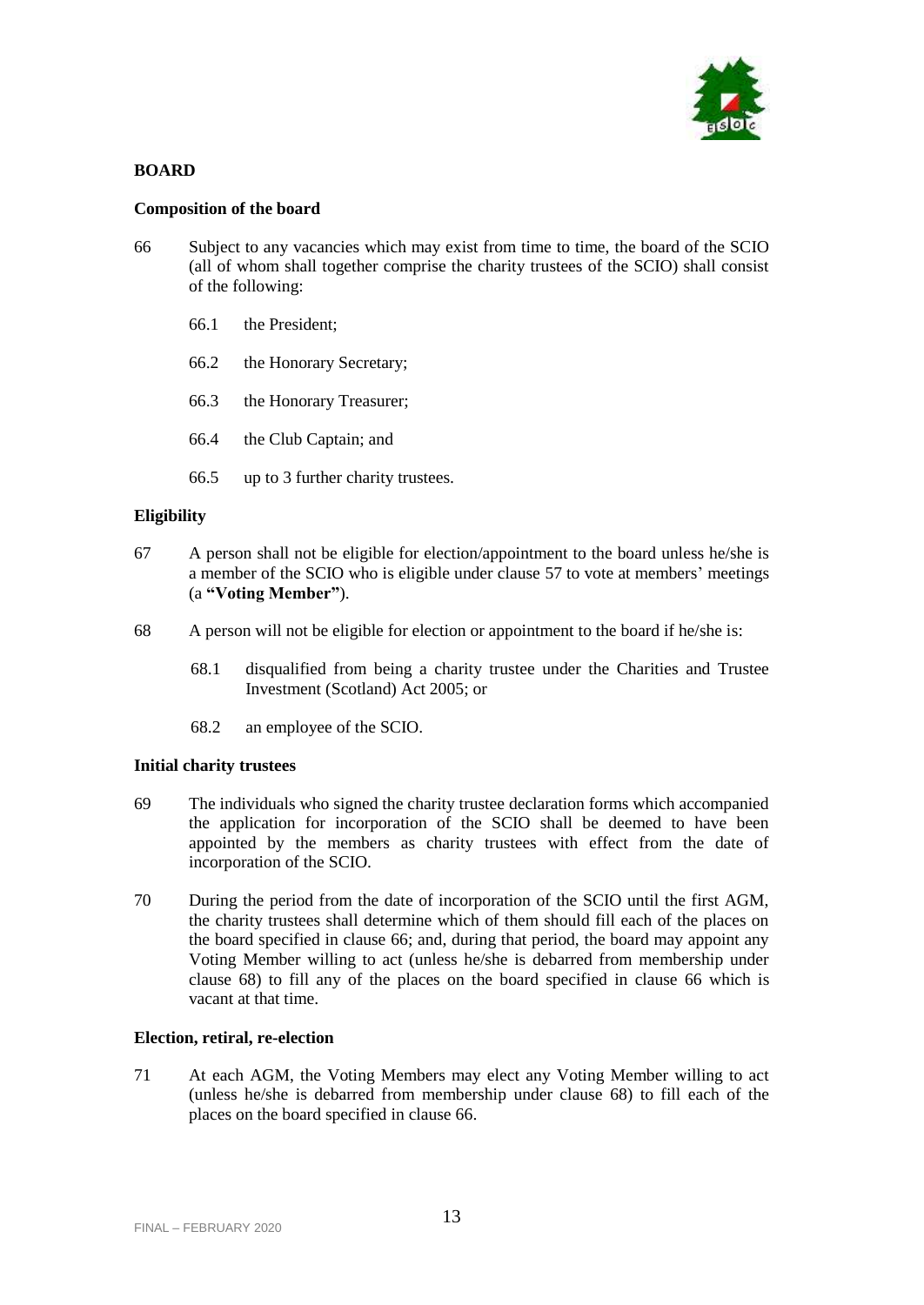

- 72 The board may at any time appoint any Voting Member willing to act (unless he/she is debarred from membership under clause 68) to fill any of the places on the board specified in clause 66 which is vacant at that time.
- 73 At each AGM, all of the charity trustees shall retire from office but shall then be eligible for re-election under clause 71.

#### **Termination of office**

- 74 A charity trustee will automatically cease to hold office if:
	- 74.1 he/she becomes disqualified from being a charity trustee under the Charities and Trustee Investment (Scotland) Act 2005;
	- 74.2 he/she becomes incapable for medical reasons of carrying out his/her duties as a charity trustee - but only if that has continued (or is expected to continue) for a period of more than six months;
	- 74.3 he/she ceases to be a Voting Member of the SCIO;
	- 74.4 he/she becomes an employee of the SCIO;
	- 74.5 he/she gives the SCIO a notice of resignation, signed by him/her;
	- 74.6 he/she is absent (without good reason, in the opinion of the board) from more than three consecutive meetings of the board - but only if the board resolves to remove him/her from office;
	- 74.7 he/she is removed from office by resolution of the board on the grounds that he/she is considered to have committed a material breach of the code of conduct for charity trustees (as referred to in clause 91);
	- 74.8 he/she is removed from office by resolution of the board on the grounds that he/she is considered to have been in serious or persistent breach of his/her duties under section 66(1) or (2) of the Charities and Trustee Investment (Scotland) Act 2005; or
	- 74.9 he/she is removed from office by a resolution of the members passed at a members' meeting.
- 75 A resolution under paragraph 74.7, 74.8 or 74.9 shall be valid only if:
	- 75.1 the charity trustee who is the subject of the resolution is given reasonable prior written notice of the grounds upon which the resolution for his/her removal is to be proposed;
	- 75.2 the charity trustee concerned is given the opportunity to address the meeting at which the resolution is proposed, prior to the resolution being put to the vote; and
	- 75.3 (in the case of a resolution under paragraph 74.7 or 74.8) at least two thirds (to the nearest round number) of the charity trustees then in office vote in favour of the resolution.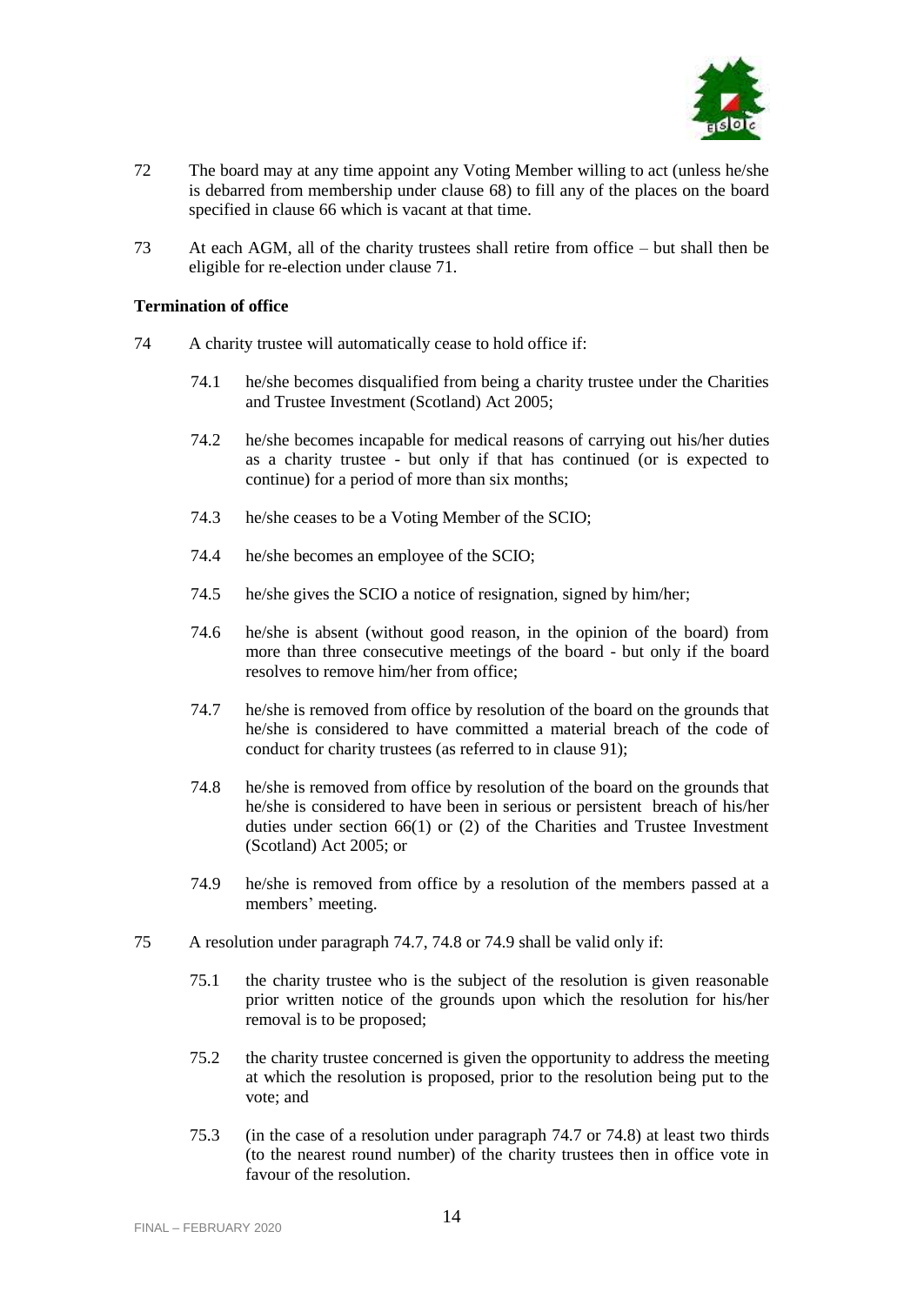

- 76 For the avoidance of doubt, if an office-bearer resigns as a charity trustee, he/she will (subject to clause 77) automatically cease to hold that office, and vice versa.
- 77 If a person wishes to resign from a given office, he/she may remain as a charity trustee if:
	- 77.1 he/she wishes to serve on the board in some other capacity;
	- 77.2 the relevant place on the board (being one of the other offices listed in paragraphs 66.1 to 66.4 or one of the non-office bearer places under paragraph 66.5) is vacant at the time; and
	- 77.3 the board resolve that he/she should fill that place accordingly.

### **Register of charity trustees**

- 78 The board must keep a register of charity trustees, setting out:
	- 78.1 for each current charity trustee:
		- 78.1.1 his/her full name and address;
		- 78.1.2 the date on which he/she was appointed as a charity trustee; and
		- 78.1.3 any office held by him/her in the SCIO;
	- 78.2 for each former charity trustee for at least 6 years from the date on which he/she ceased to be a charity trustee:
		- 78.2.1 the name of the charity trustee;
		- 78.2.2 any office held by him/her in the SCIO; and
		- 78.2.3 the date on which he/she ceased to be a charity trustee.
- 79 The board must ensure that the register of charity trustees is updated within 28 days of any change:
	- 79.1 which arises from a resolution of the board or a resolution passed by the members of the SCIO; or
	- 79.2 which is notified to the SCIO.
- 80 If any person requests a copy of the register of charity trustees, the board must ensure that a copy of the current information (but not any historic information) is supplied to them within 28 days, providing the request is reasonable in the opinion of the board; if the request is made by a person who is not a charity trustee of the SCIO, the board shall provide a copy which has the names only and does not include contact details, if the board is satisfied that including that information is likely to jeopardise the safety or security of any person or premises.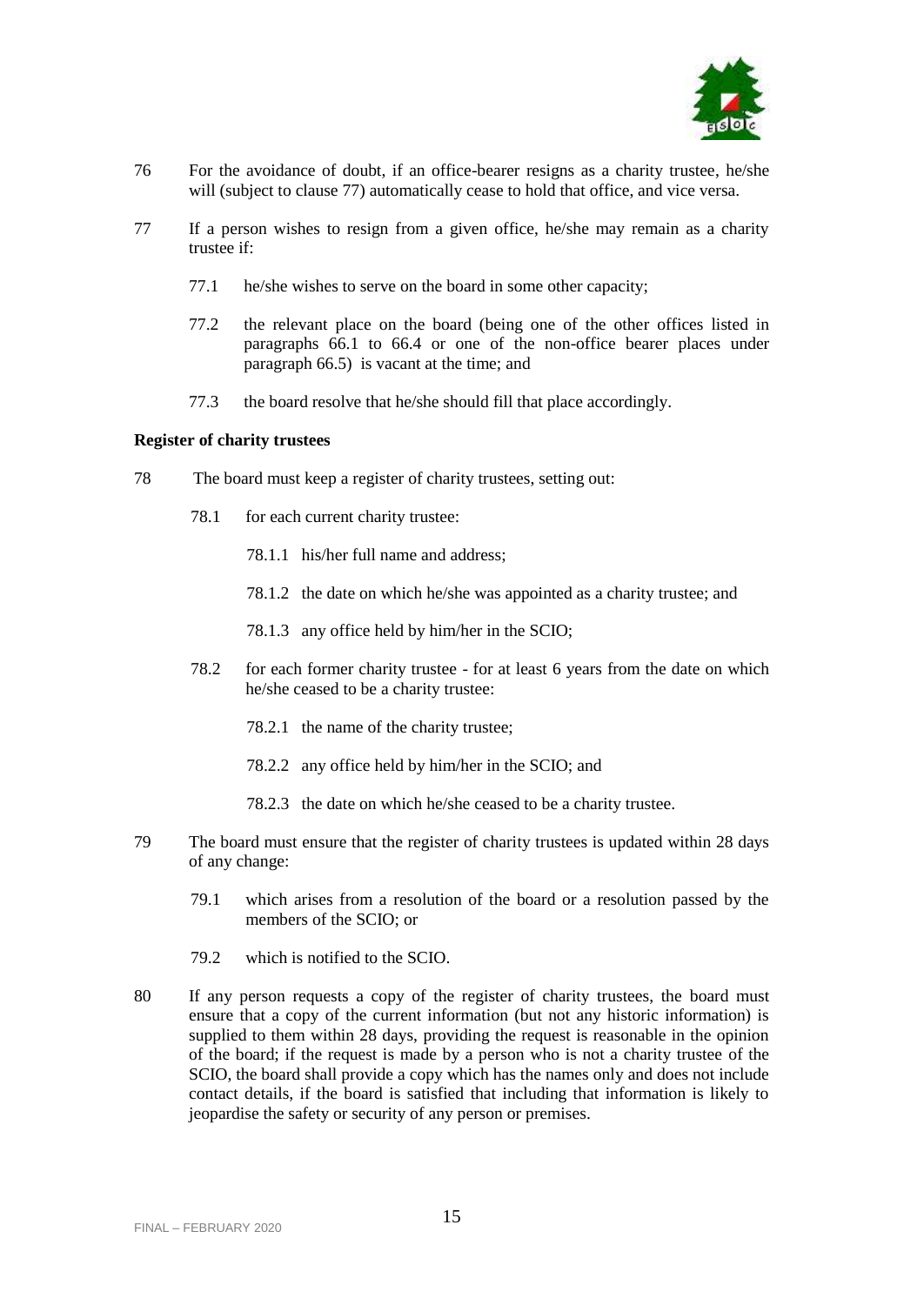

# **Safeguarding**

- 81 The board shall ensure that a child protection policy, reflecting best practice in the sector, is in place at all times, that it is regularly reviewed and updated, and that all charity trustees and volunteers receive appropriate training with regard to the child protection policy.
- 82 The board shall appoint a child protection coordinator; and shall ensure that the child protection coordinator reports regularly to the board.

# **Powers of board**

- 83 Except where this constitution states otherwise, the SCIO (and its assets and operations) will be managed by the board; and the board may exercise all the powers of the SCIO.
- 84 A meeting of the board at which a quorum is present may exercise all powers exercisable by the board.
- 85 The members may, by way of a resolution passed in compliance with clause 59 (requirement for two-thirds majority), direct the board to take any particular step or direct the board not to take any particular step; and the board shall give effect to any such direction accordingly.

### **Charity trustees - general duties**

- 86 Each of the charity trustees has a duty, in exercising functions as a charity trustee, to act in the interests of the SCIO; and, in particular, must:
	- 86.1 seek, in good faith, to ensure that the SCIO acts in a manner which is in accordance with its purposes;
	- 86.2 act with the care and diligence which it is reasonable to expect of a person who is managing the affairs of another person;
	- 86.3 in circumstances giving rise to the possibility of a conflict of interest between the SCIO and any other party:
		- 86.3.1 put the interests of the SCIO before that of the other party; or
		- 86.3.2 where any other duty prevents them from doing so, disclose the conflicting interest to the SCIO and refrain from participating in any deliberation or decision of the other charity trustees with regard to the matter in question;
	- 86.4 ensure that the SCIO complies with any direction, requirement, notice or duty imposed under or by virtue of the Charities and Trustee Investment (Scotland) Act 2005.
- 87 In addition to the duties outlined in clause 86, all of the charity trustees must take such steps as are reasonably practicable for the purpose of ensuring: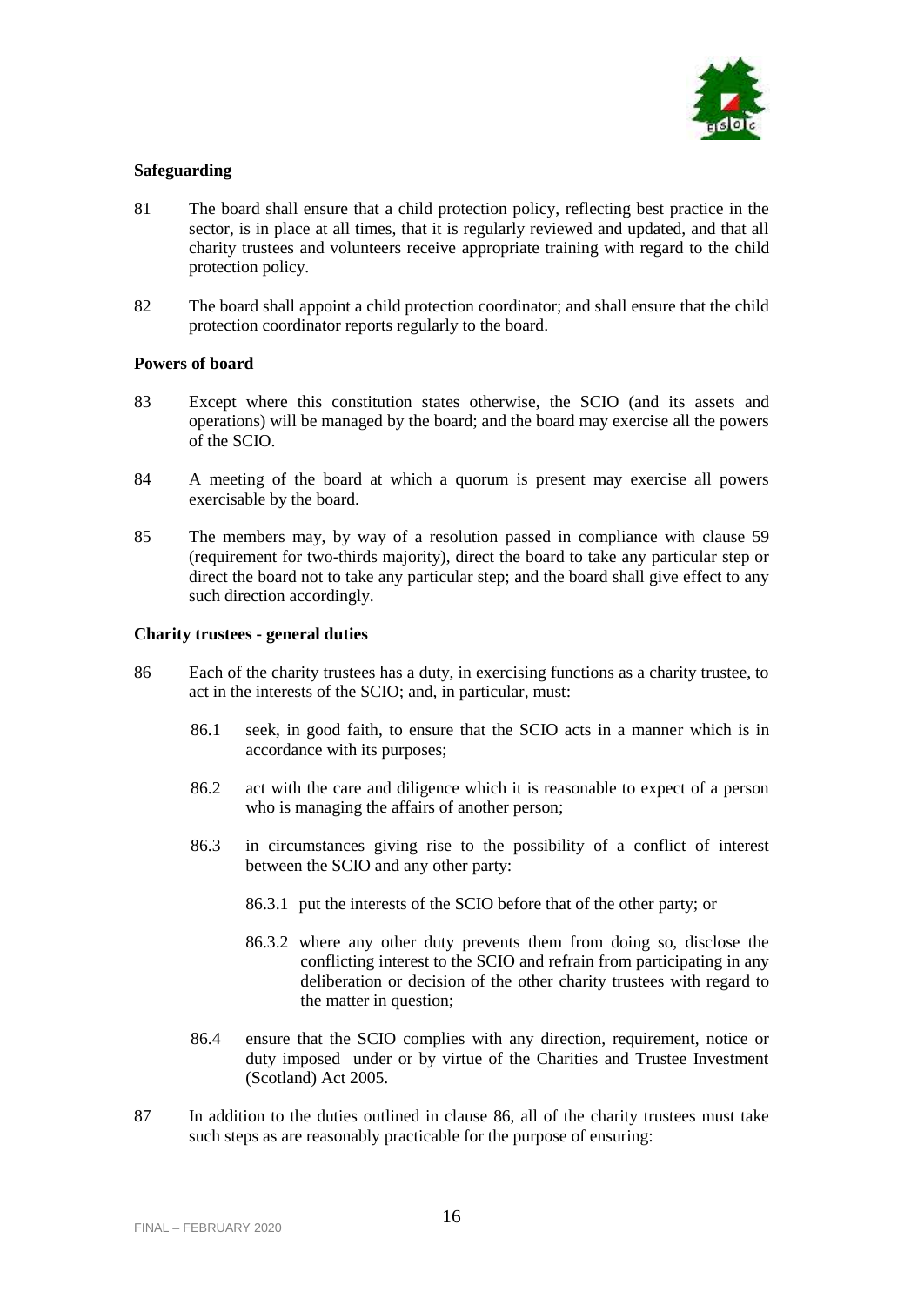

- 87.1 that any breach of any of those duties by a charity trustee is corrected by the charity trustee concerned and not repeated; and
- 87.2 that any charity trustee who has been in serious or persistent breach of those duties is removed as a charity trustee.
- 88 Provided he/she has declared his/her interest and has not voted on the question of whether or not the SCIO should enter into the arrangement - a charity trustee will not be debarred from entering into an arrangement with the SCIO in which he/she has a personal interest; and (subject to clause 89 and to the provisions relating to remuneration for services contained in the Charities and Trustee Investment (Scotland) Act 2005), he/she may retain any personal benefit which arises from that arrangement.
- 89 No charity trustee may serve as an employee (full time or part time) of the SCIO; and no charity trustee may be given any remuneration by the SCIO for carrying out his/her duties as a charity trustee.
- 90 The charity trustees may be paid expenses incurred by them in connection with carrying out their duties, where these have been approved by the board, but charity trustees shall not (unless in exceptional circumstances) be paid travelling expenses relating to their attendance at meetings or otherwise.

### **Code of conduct for charity trustees**

- 91 Each of the charity trustees shall comply with any code of conduct (incorporating detailed rules on conflict of interest) prescribed by the board from time to time.
- 92 The code of conduct referred to in clause 91 shall be supplemental to the provisions relating to the conduct of charity trustees contained in this constitution and the duties imposed on charity trustees under the Charities and Trustee Investment (Scotland) Act 2005; and all relevant provisions of this constitution shall be interpreted and applied in accordance with the provisions of the code of conduct in force from time to time.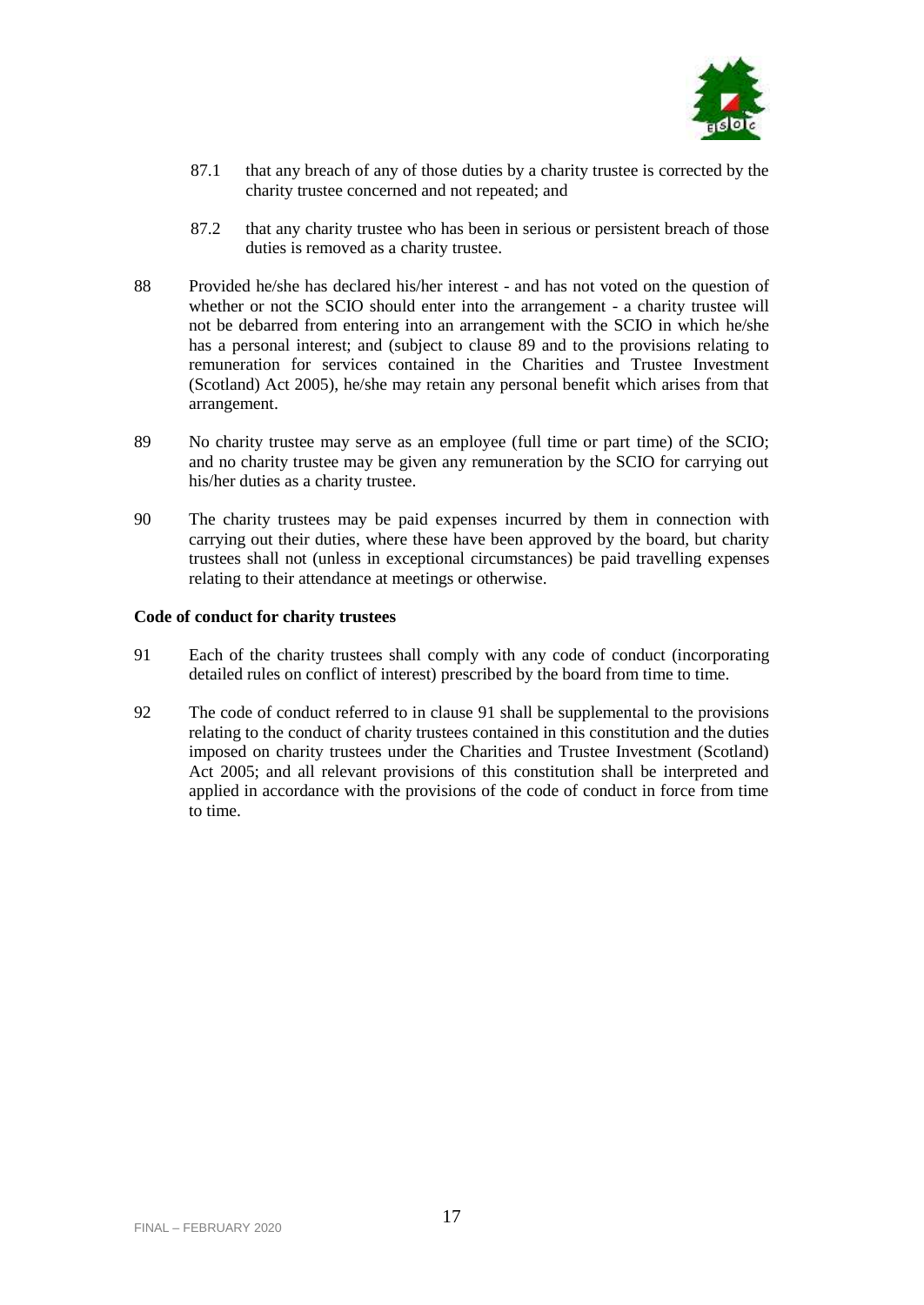

# **DECISION-MAKING BY THE CHARITY TRUSTEES**

#### **Notice of board meetings**

- 93 Any charity trustee may call a meeting of the board *or* ask the secretary to call a meeting of the board.
- 94 At least 7 days' notice must be given of each board meeting, unless (in the opinion of the person calling the meeting) there is a degree of urgency which makes that inappropriate.

#### **Procedure at board meetings**

- 95 No valid decisions can be taken at a board meeting unless a quorum is present; the quorum for board meetings is 3 charity trustees, present in person.
- 96 A charity trustee may participate in a board meeting by means of a conference telephone, video conferencing facility or similar communications equipment whereby all the charity trustees participating in the meeting can hear each other; a charity trustee participating in a meeting in this manner shall be deemed to be present in person at the meeting.
- 97 If at any time the number of charity trustees in office falls below the number stated as the quorum in clause 95, the remaining charity trustee(s) will have power to fill the vacancies or call a members' meeting - but will not be able to take any other valid decisions.
- 98 The President should act as chairperson of each board meeting.
- 99 If the President is not present within 30 minutes after the time at which the meeting was due to start (or is not willing to act as chairperson), the charity trustees present at the meeting must elect (from among themselves) the person who will act as chairperson of that meeting.
- 100 Every charity trustee has one vote, which must be given personally; for the avoidance of doubt, a vote given by a charity trustee who is participating in the meeting in a manner consistent with clause 96 will be deemed for this purpose to be given personally.
- 101 All decisions at board meetings will be made by majority vote.
- 102 If there is an equal number of votes for and against any resolution, the chairperson of the meeting will be entitled to a second (casting) vote.
- 103 The board may, at its discretion, allow any person to attend and speak at a board meeting notwithstanding that he/she is not a charity trustee - but on the basis that he/she must not participate in decision-making.
- 104 A charity trustee must not vote at a board meeting (or at a meeting of a subcommittee) on any resolution which relates to a matter in which he/she has a personal interest or duty which conflicts (or may conflict) with the interests of the SCIO; he/she must withdraw from the meeting while an item of that nature is being dealt with.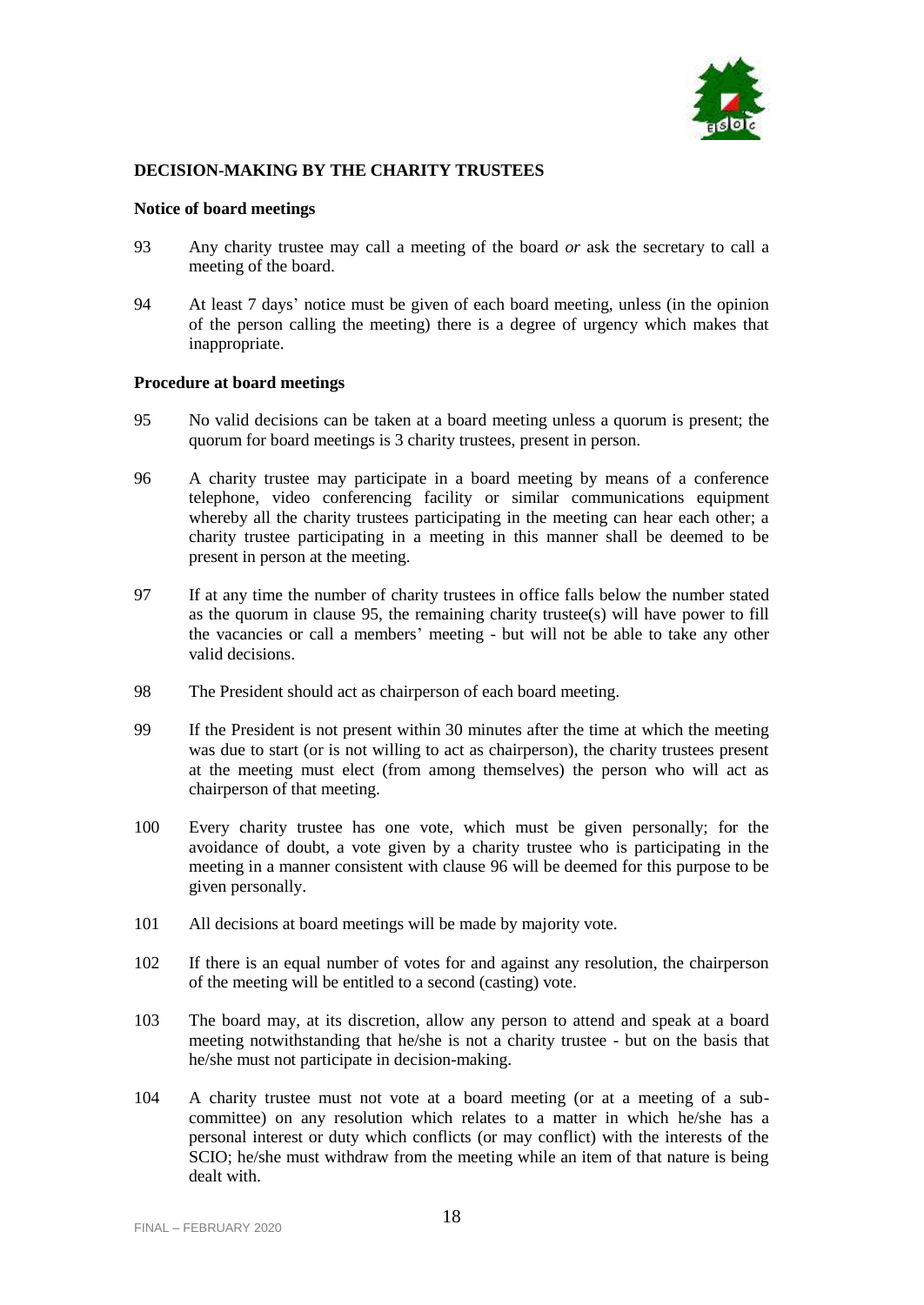

- 105 For the purposes of clause 104:
	- 105.1 an interest held by an individual who is "connected" with the charity trustee under section 68(2) of the Charities and Trustee Investment (Scotland) Act 2005 (husband/wife, partner, child, parent, brother/sister etc) shall be deemed to be held by that charity trustee;
	- 105.2 a charity trustee will be deemed to have a personal interest in relation to a particular matter if a body in relation to which he/she is an employee, director, member of the management committee, officer or elected representative has an interest in that matter.

# **Minutes**

- 106 The board must ensure that proper minutes are kept in relation to all board meetings and meetings of sub-committees.
- 107 The minutes to be kept under clause 106 must include the names of those present.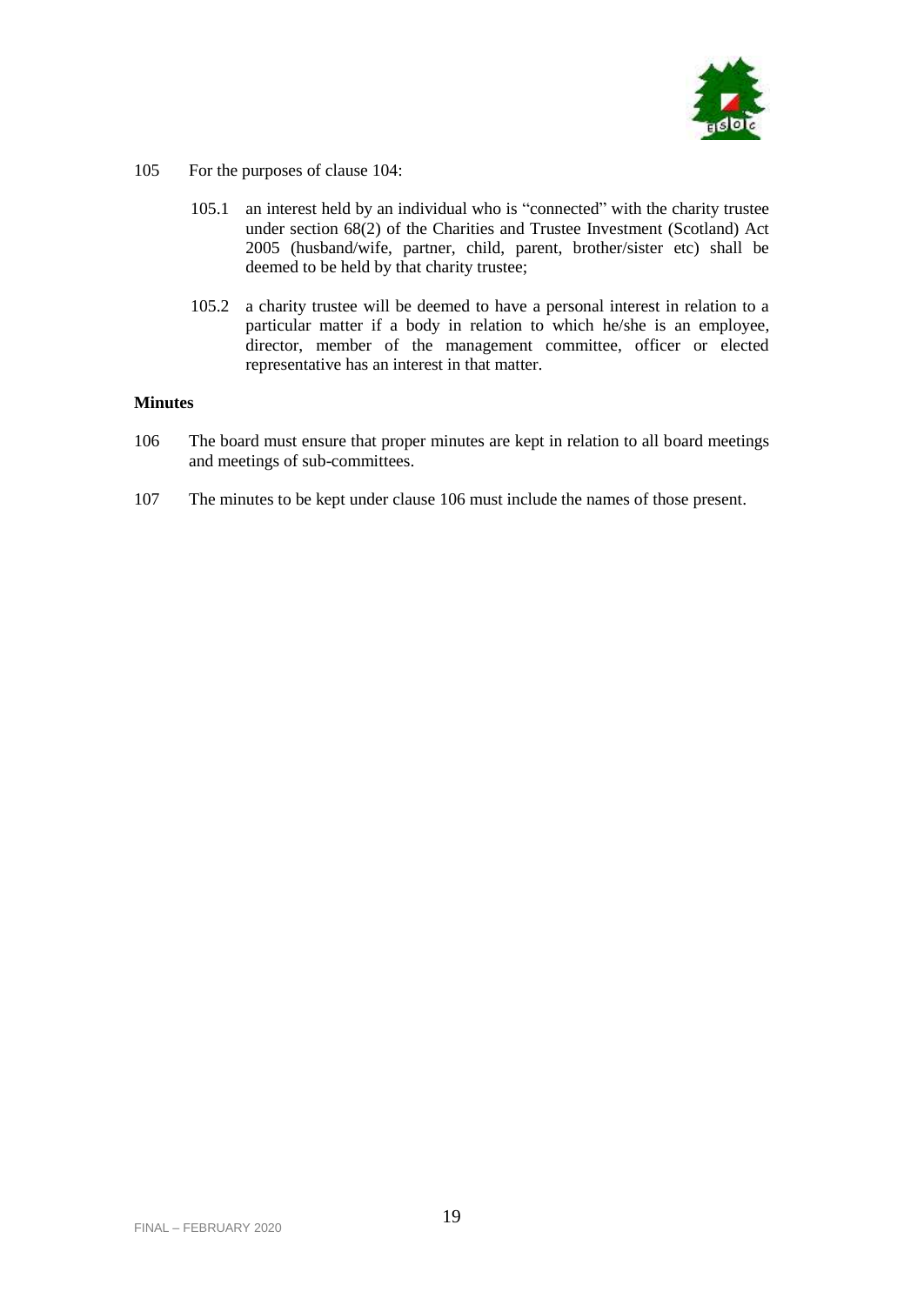

# **ADMINISTRATION**

### **Delegation to sub-committees**

- 108 The board may delegate any of their powers to sub-committees; a sub-committee must include at least one charity trustee, but other members of a sub-committee need not be charity trustees.
- 109 The board may also delegate to the President (or to any other office-bearer) such of their powers as they may consider appropriate.
- 110 When delegating powers under clause 108 or 109, the board must set out appropriate conditions (which must include an obligation to report regularly to the board).
- 111 Any delegation of powers under clause 108 or 109 may be revoked or altered by the board at any time.
- 112 The rules of procedure for each sub-committee, and the provisions relating to membership of each sub-committee, shall be set by the board.
- 113 The board shall have the power to publish and enforce such bye-laws as they feel appropriate to govern the activities of the SCIO and the conduct of members of the SCIO (and others) participating in such activities.

### **Operation of accounts**

- 114 Any cheque drawn on the SCIO's bank account shall be signed by any two of the following: President, Honorary Secretary, Honorary Treasurer.
- 115 Any payment made out of the SCIO's bank account using online banking facilities shall require authorisation by any two of the following: President, Honorary Secretary, Honorary Treasurer.

#### **Accounting records and annual accounts**

- 116 The board must ensure that proper accounting records are kept, in accordance with all applicable statutory requirements.
- 117 The board must prepare annual accounts, complying with all relevant statutory requirements; if an audit is required under any statutory provisions (or if the board consider that an audit would be appropriate for some other reason), the board should ensure that an audit of the accounts is carried out by a qualified auditor.